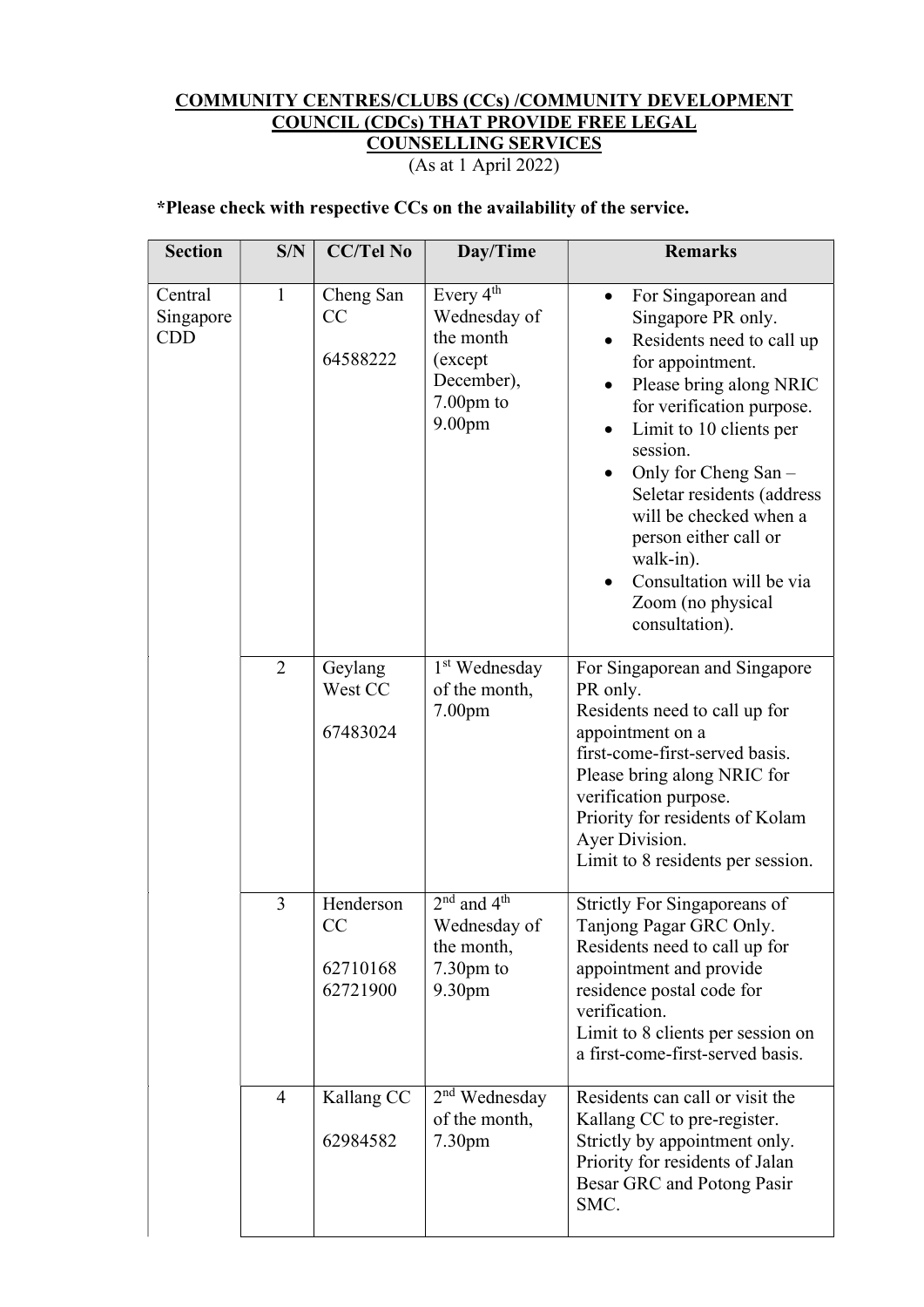| <b>Section</b> | S/N            | <b>CC/Tel No</b>               | Day/Time                                                                     | <b>Remarks</b>                                                                                                                                                                                                                                                                                                                |
|----------------|----------------|--------------------------------|------------------------------------------------------------------------------|-------------------------------------------------------------------------------------------------------------------------------------------------------------------------------------------------------------------------------------------------------------------------------------------------------------------------------|
|                | 5              | Whampoa<br>CC<br>62547060      | 1st Tuesday of<br>the month,<br>$7.30pm$ to<br>9.30pm                        | Pre-registrations are open one<br>month prior and close one week<br>before session, on a first-come-<br>first-served basis.<br>Residents can call or visit the<br>Whampoa CC to pre-register.<br>Strictly by appointment only.<br>Priority for residents of Jalan<br>Besar GRC and Potong Pasir<br>SMC.                       |
|                | 6              | Kim Seng<br>CC<br>62223597     | 3 <sup>rd</sup> Monday of<br>the month,<br>$8.00pm$ to<br>9.00 <sub>pm</sub> | For residents of Kreta Ayer-Kim<br>Seng Constituency Only.<br>Pre-registration is required.                                                                                                                                                                                                                                   |
|                | $\overline{7}$ | Potong<br>Pasir CC<br>62801182 | First Monday of<br>the month<br>$7.00pm$ to<br>9.00 <sub>pm</sub>            | For Singaporeans and Singapore<br>PRs residing in Potong Pasir<br>only (Address as per NRIC)<br>Residents can call the CC or<br>walk-in to register for<br>appointment slot. Walk-in on<br>day of consultation is subjected<br>to availability. Please bring<br>along NRIC for verification<br>purpose.                       |
|                | 8              | Queenstown<br>CC<br>64741681   | Every $3rd$<br>Thursday of the<br>month<br>7.30pm to<br>9.30 <sub>pm</sub>   | For Singaporeans and PRs only.<br>Preferably residents residing in<br>Queenstown or Tanjong Pagar<br>GRC and Radin Mas SMC.<br>Pre-registration is required.<br>For pre-registration, pl call<br>Queenstown CC at 64741681.                                                                                                   |
|                | 9              | Radin Mas<br>CC<br>62735294    | First Saturday of<br>the month<br>$10.00$ am to<br>12.00 <sub>pm</sub>       | Please note that this service is<br>For Residents of Radin Mas<br>SMC only.<br>Residents need to call or walk in<br>to register at Radin Mas CC 3 to<br>5 days prior to the session.<br>Radin Mas CC is located at 51<br><b>Telok Blangah Crescent</b><br>(098917)<br>For enquiries, please call Radin<br>Mas CC at 62735294. |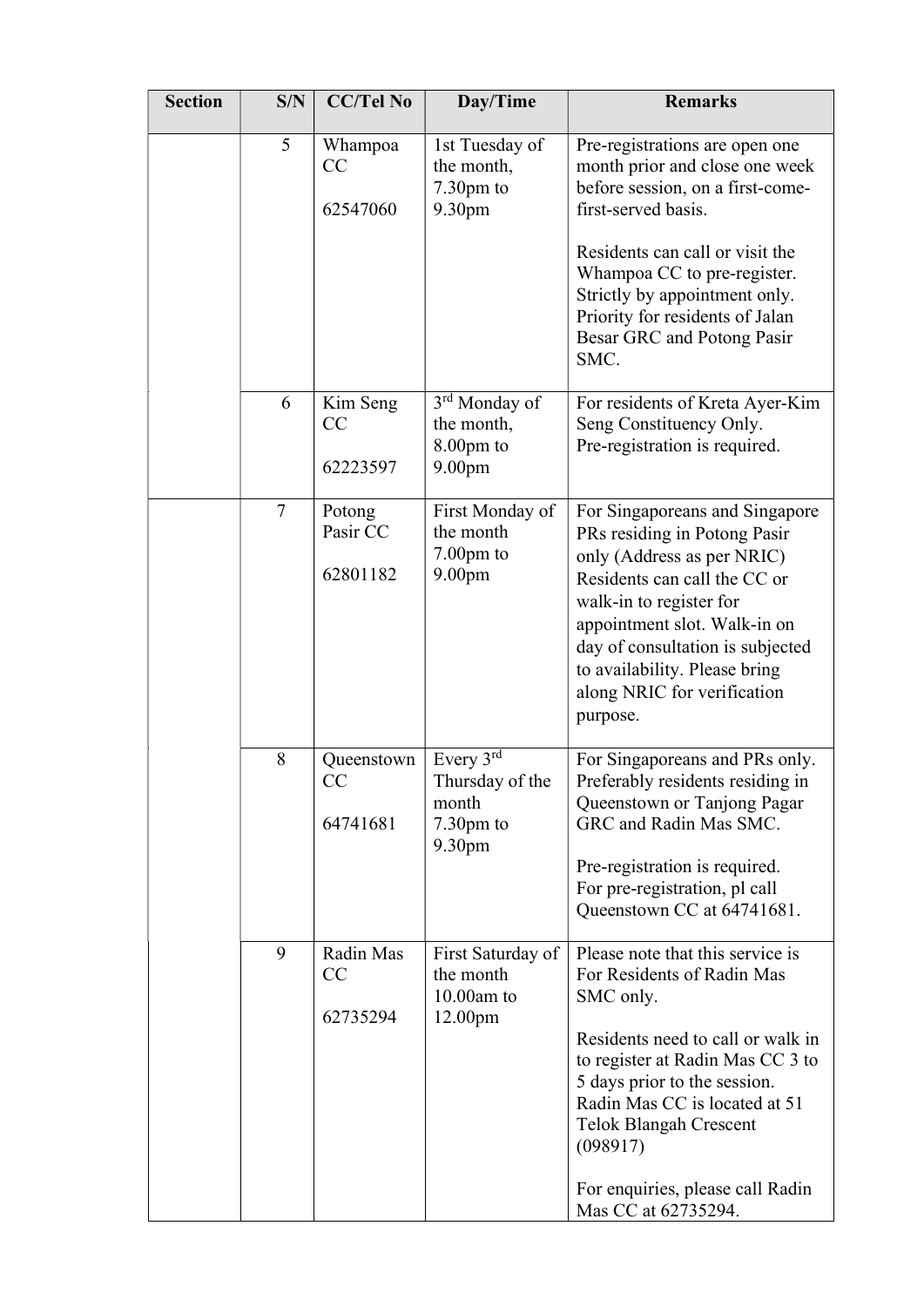| <b>Section</b> | S/N | <b>CC/Tel No</b>                               | Day/Time                                                                                                                                                        | <b>Remarks</b>                                                                                                                                                                                                                                                                                                                                                                                          |
|----------------|-----|------------------------------------------------|-----------------------------------------------------------------------------------------------------------------------------------------------------------------|---------------------------------------------------------------------------------------------------------------------------------------------------------------------------------------------------------------------------------------------------------------------------------------------------------------------------------------------------------------------------------------------------------|
|                | 10  | Tanjong<br>Pagar CC<br>6221 9898               | Last Friday of<br>the month,<br>$7.00pm$ to<br>9.30 <sub>pm</sub>                                                                                               | Singapore citizens and PRs; and<br>Residents of Tanjong Pagar<br><b>GRC</b><br>Residents need to call up for<br>appointment and provide<br>residence postal code for<br>verification.<br>Limit to 8 clients per session on<br>a first-come-first-served basis.                                                                                                                                          |
|                | 11  | <b>Teck Ghee</b><br>CC<br>64567123<br>64567124 | Every $2nd$ and<br>last Tuesday of<br>the month<br>$8.00pm$ to<br>9.30pm (except<br>public holidays)                                                            | NO Walk-in.<br>Pre-registration is<br>required at least 2 weeks<br>in advance. Priority will<br>be given to Teck Ghee<br>Residents.<br>Limit to 6 clients per<br>session on a first-come-<br>first-served basis.                                                                                                                                                                                        |
|                | 12  | Yio Chu<br>Kang<br>64570414                    | Last Thursday<br>of every month,<br>8.00pm to<br>$9.00$ pm at<br>Blk 214 Ang<br>Mo Kio, Yio<br>Chu Kang<br><b>Wellness Centre</b><br>(except public<br>holiday) | NO Walk-in.<br>$\bullet$<br>Pre-registration is<br>required and participants<br>must register at Blk 644<br>Ang Mo Kio #01-850<br>every Thursday between<br>7.30pm to 9pm except<br>public holiday                                                                                                                                                                                                      |
|                | 13  | Kebun<br>Bahru CC                              | Every first<br>Monday of the<br>month<br>$7.30pm$ to<br>9.30 <sub>pm</sub>                                                                                      | For Singaporeans and PRs<br>(prioriy given to residents of<br>Kebun Baru)<br><b>Registration Address:</b><br>Kebun Baru CC, 216 Ang Mo<br>Kio Ave 4 (569897)<br>To make appointment via walk-<br>in on first-come-first-served<br>basis. CC will contact the<br>registered person on actual day<br>to confirm the appointment.<br>Limit to 5 cases per session<br>Clinic Address:<br>Kebun Baru Link RC |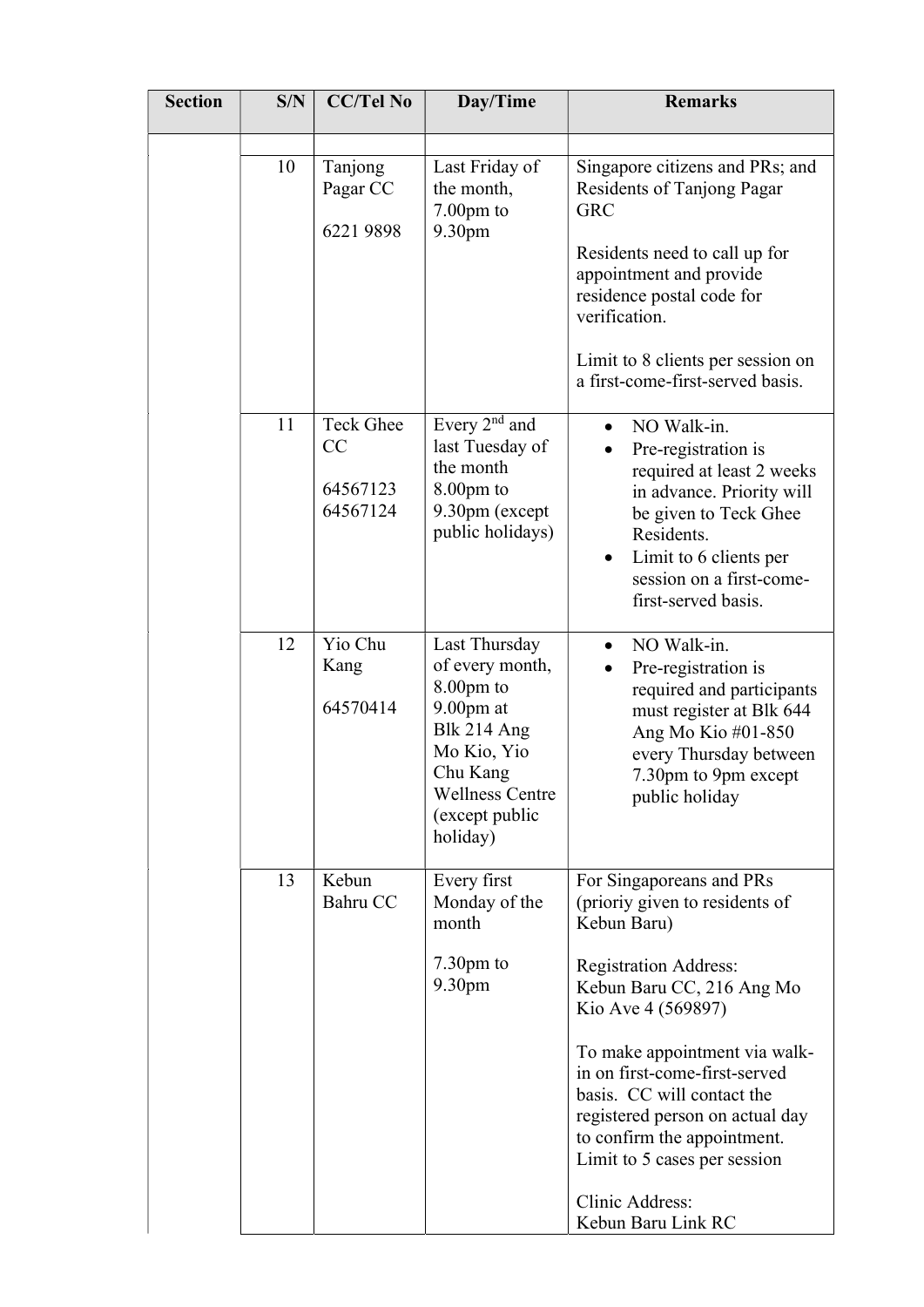| <b>Section</b>                     | S/N | <b>CC/Tel No</b>                  | Day/Time                                                                                                  | <b>Remarks</b>                                                                                                                                                                                                     |
|------------------------------------|-----|-----------------------------------|-----------------------------------------------------------------------------------------------------------|--------------------------------------------------------------------------------------------------------------------------------------------------------------------------------------------------------------------|
|                                    |     |                                   |                                                                                                           | Blk 177 Ang Mo Kio Ave 4<br>#01-901 (560177)                                                                                                                                                                       |
|                                    | 14  | Hwi Yoh<br>CC                     | Once a week,<br>$7.30pm$ to                                                                               | Residents of Jalan Kayu<br>Division only.                                                                                                                                                                          |
|                                    |     | 64840338                          | 9.30pm                                                                                                    | Address of legal clinic:<br>Blk 535 Serangoon North Ave 4<br>#01-179 Singapore 550535                                                                                                                              |
| Central<br>Singapore<br><b>CDC</b> | 15  | 65360650                          | Every Thursday<br>(except public<br>holidays and eve<br>of public<br>holidays),<br>$7.00$ pm to<br>9.30pm | Strictly by appointment.<br>Members of the public/residents<br>may call Law Society of<br>Singapore at 65360650 during<br>office hours<br>$(9.00am - 1.00pm; 2.00pm -$<br>5:30pm from Mon-Fri) for<br>appointment. |
| North<br>East<br><b>CDD</b>        | 16  | Eunos CC<br>64486971              | 1st Tuesday of<br>the month,<br>7.30pm to 9.30<br>pm<br>(Appointment to<br>be confirmed by<br>Lawyer)     | Residents need to register before<br>1st Tuesday of the month.<br>No walk-ins.<br><b>Strictly for Singaporeans/PRs</b><br>residents of Aljunied GRC.                                                               |
|                                    | 17  | Pasir Ris<br>Elias CC<br>65831220 | $1st$ & $3rd$<br>Thursday,<br>8.00pm-9.30pm                                                               | For Singaporeans and PRs<br>residing in Pasir Ris.<br>Appointment by call in / walk in                                                                                                                             |
|                                    |     |                                   |                                                                                                           | only.<br>Consultation is for non-<br>commercial matters only.                                                                                                                                                      |
|                                    | 18  | Rivervale<br>CC<br>68755376       | 1 <sup>st</sup> Friday of the<br>month (face-to-<br>face advice),<br>from $8.00$ pm                       | For Punggol & Sengkang<br>Residents only. Residents need<br>to register at the CC prior 3 to 5<br>days, limited to max of 8 clients                                                                                |
|                                    |     |                                   | onwards.                                                                                                  | on Friday.                                                                                                                                                                                                         |
|                                    | 19  | Sengkang<br>CC                    | Every $2^{nd}$ & $3^{rd}$<br>Sunday of the<br>month.                                                      | For residents of Sengkang GRC<br>only. (Singaporeans $\&$<br>Singapore PR)                                                                                                                                         |
|                                    |     | 63125400                          | $4.00 \text{pm}$ to<br>6.00 <sub>pm</sub>                                                                 | By appointment via phone only<br>(to call 63125400).                                                                                                                                                               |
|                                    | 20  | Tampines<br>Changkat<br>CC        | 1 <sup>st</sup> Thursday and<br>$3rd$ Thursday of<br>the month,                                           | <b>TBC</b>                                                                                                                                                                                                         |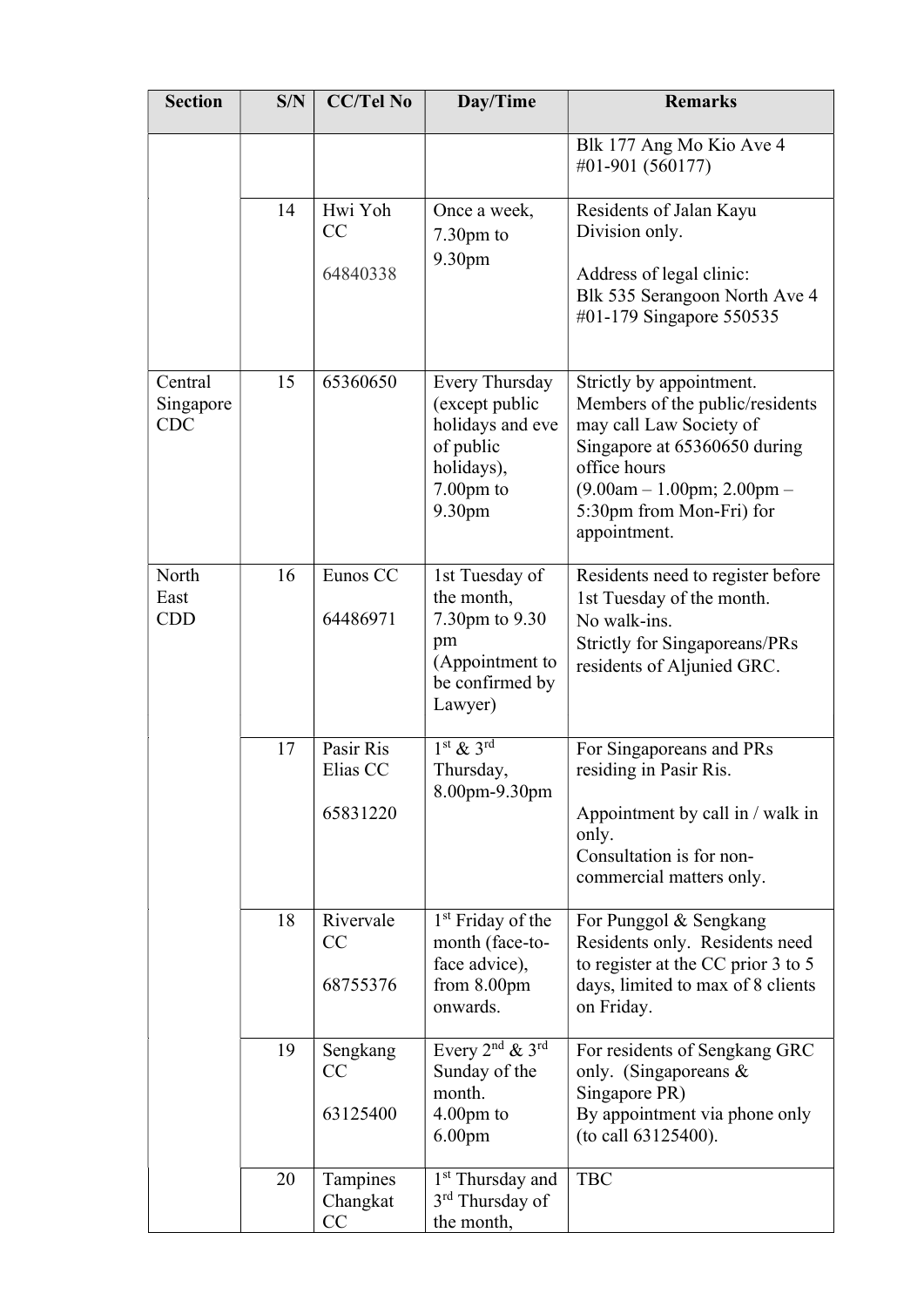| <b>Section</b>              | S/N | <b>CC/Tel No</b>                                                                          | Day/Time                                                                        | <b>Remarks</b>                                                                                                                                                                                                     |
|-----------------------------|-----|-------------------------------------------------------------------------------------------|---------------------------------------------------------------------------------|--------------------------------------------------------------------------------------------------------------------------------------------------------------------------------------------------------------------|
|                             |     | 67811806                                                                                  | 8.00pm onwards                                                                  |                                                                                                                                                                                                                    |
|                             | 21  | Tampines<br>West CC<br>67881912                                                           | 1 <sup>st</sup> Tuesday of<br>the month<br>$6.30$ pm to<br>9.30 <sub>pm</sub>   | <b>Tampines West</b><br>Residents/Residents of Tampines<br><b>GRC</b>                                                                                                                                              |
|                             |     |                                                                                           | (Pending)<br><b>LSPBS</b><br>confirmation on<br>lawyer support)                 |                                                                                                                                                                                                                    |
|                             | 22  | Tampines<br>North CC<br>67832900                                                          | $2nd$ Thursday of<br>the month<br>$7.00pm$ to<br>8.00pm                         | <b>Residents of Tampines GRC</b><br>only.                                                                                                                                                                          |
|                             | 23  | Tampines<br>Central CC<br>67850004                                                        | Last Monday of<br>the month,<br>$7.30pm$ to<br>9.30pm                           | For Singapore and Singapore PR<br>residing in Tampines GRC Only.<br>Kindly bring along NRIC for<br>verification purpose.                                                                                           |
|                             |     |                                                                                           |                                                                                 | By appointment via phone<br>$(67850004)$ only.                                                                                                                                                                     |
|                             |     |                                                                                           |                                                                                 | Limit to a maximum of 8<br>residents per session.                                                                                                                                                                  |
| North<br>West<br>CDD        | 24  | Nee Soon<br>East CC                                                                       | Every 3rd<br>Tuesday of the<br>month                                            | For Singaporean/PRs residing at<br>Nee Soon GRC only.                                                                                                                                                              |
|                             |     | 62570446                                                                                  | $8.00pm$ to<br>9.20 <sub>pm</sub>                                               | Residents can call CC to book a<br>times lot (each times lot is<br>20mins). CC will send the Zoom<br>link via SMS nearer to actual<br>date.                                                                        |
|                             | 25  | Zhenghua<br>CC                                                                            | $4th$ Thursday of<br>the month                                                  | Residents of Zhenghua.<br>Legal clinic will be held                                                                                                                                                                |
|                             |     | 63106702                                                                                  |                                                                                 | virtually.                                                                                                                                                                                                         |
| North<br>West<br><b>CDC</b> | 26  | Located at<br>SSO(a)<br>North West<br>office,<br>Woodlands<br>Civic<br>Centre<br>$#06-13$ | Every<br>Monday (except<br>public holidays),<br>7.00pm to<br>9.00 <sub>pm</sub> | Strictly by appointment.<br>Members of the public/residents<br>may call Law Society of<br>Singapore at 65360650 during<br>office hours<br>$(9.00am - 1.00pm; 2.00pm -$<br>5:30 pm from Mon-Fri) for<br>appointment |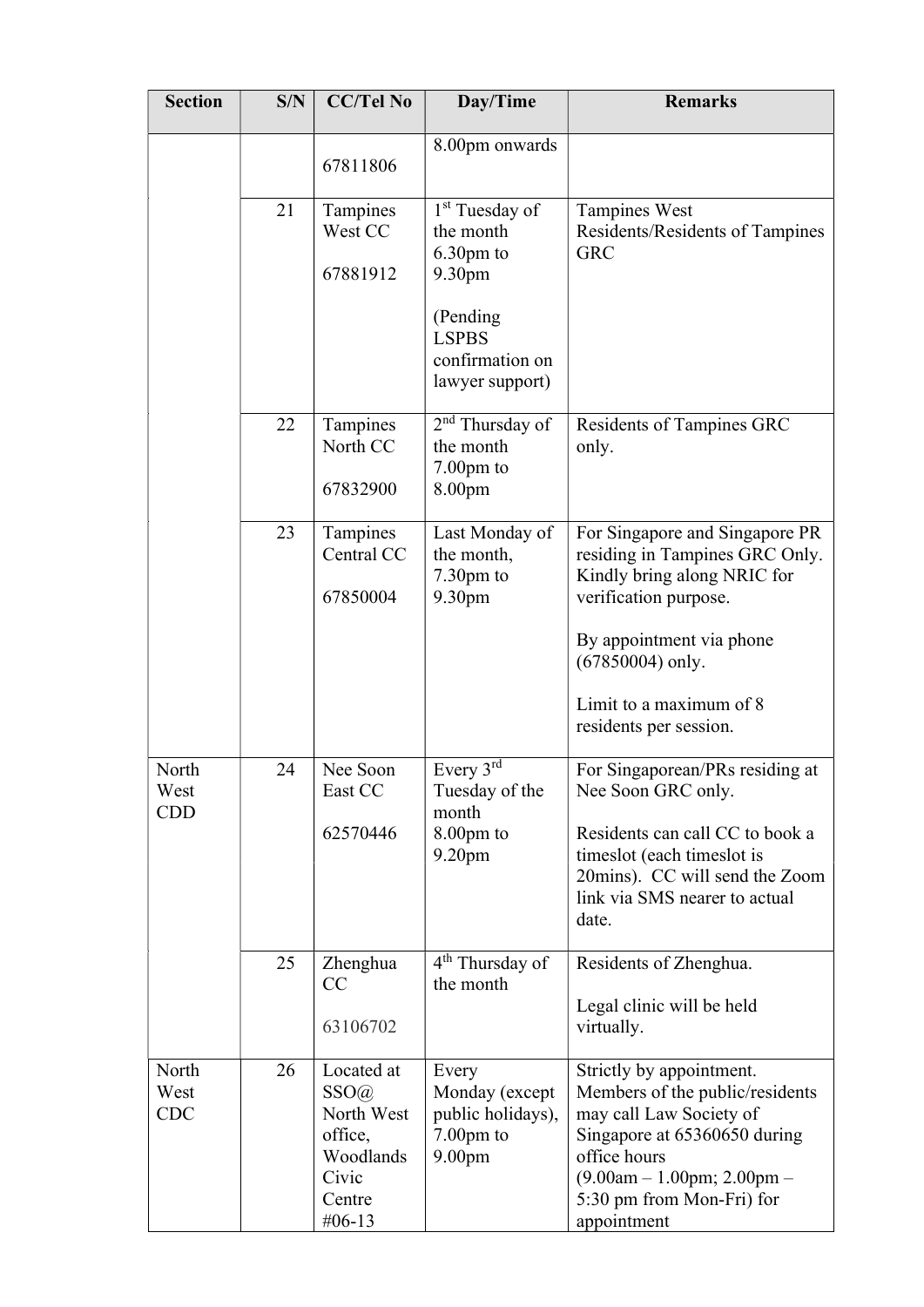| <b>Section</b>              | S/N | <b>CC/Tel No</b>                                                                                                   | Day/Time                                                                                                                   | <b>Remarks</b>                                                                                                                                                                                                                                        |
|-----------------------------|-----|--------------------------------------------------------------------------------------------------------------------|----------------------------------------------------------------------------------------------------------------------------|-------------------------------------------------------------------------------------------------------------------------------------------------------------------------------------------------------------------------------------------------------|
|                             |     | 900 South<br>Woodlands<br>Drive<br>Singapore<br>730900<br>(Near<br>Woodlands<br><b>MRT</b><br>Station)<br>65360650 |                                                                                                                            | or email to<br>ProBonoServices@lawsoc.org.sg<br>for appointment.                                                                                                                                                                                      |
| South<br>East<br><b>CDD</b> | 27  | Marine<br>Parade CC<br>63464900                                                                                    | 1st and 3rd<br>Monday of the<br>month,<br>$8.00$ pm to<br>9.45 pm                                                          | By appointment only. Subject to<br>volunteer availability and<br>confirmation. Kindly contact<br>Marine Parade CC to register<br>(pa marineparadecc@pa.gov.sg)                                                                                        |
|                             | 28  | Kampong<br>Kembangan<br>6449 6022                                                                                  | Every 4 <sup>th</sup><br>Monday of each<br>month,<br>$7.30pm$ to<br>9.30pm                                                 | <b>Residents of Marine Parade</b><br>GRC.<br>Address of legal clinic:<br>Ansar RC, Blk 32 Chai Chee<br>Avenue $\#01-218$ Singapore<br>461032<br>via Zoom due to SMM<br>restrictions.                                                                  |
| South<br>East CDC           | 29  | 65360650                                                                                                           | <b>Every Tuesday</b><br>(except public<br>holidays and eve<br>of public<br>holidays),<br>$7.00pm$ to<br>9.00 <sub>pm</sub> | Members of the public/residents<br>need to call Law Society of<br>Singapore at 65360650 for<br>appointment. They can also<br>email to<br>ProBonoServices@lawsoc.org.sg                                                                                |
| South<br>West<br><b>CDD</b> | 30  | The Frontier<br>CC<br>67958229                                                                                     | Last Friday of<br>each month.                                                                                              | By appointment basis. Sign up<br>via link, coordinator will call and<br>assess the case, confirm the legal<br>clinic session/timing.                                                                                                                  |
|                             | 31  | Jurong<br>Spring CC<br>65624066                                                                                    | Every last<br>Thursday of the<br>month,<br>$7.00pm$ to<br>10.00 <sub>pm</sub>                                              | Strictly by appointment.<br>For Jurong Spring Residents<br>only.<br>For Singaporean and Singapore<br>PR only.<br>Residents need to fill in an<br>application form and submit to<br>the CC at least 1 week before the<br>legal service session on last |